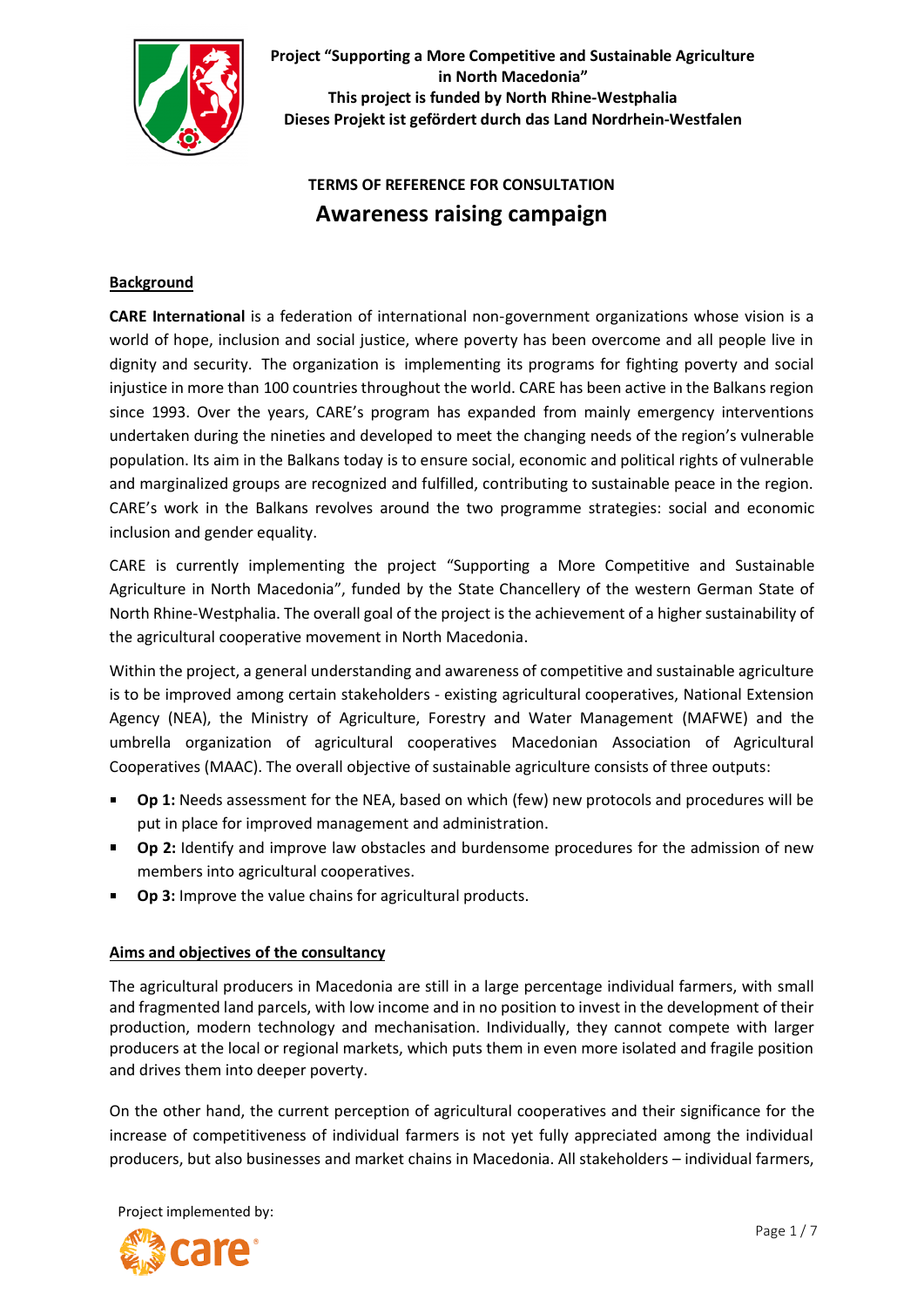

markets, general population, are still burdened by the perception of agricultural cooperatives gained during the communist times, when they represented a mandatory and universal model of farmers' entrepreneurship within the socialist society that did not deal with agricultural business development and increase of competitiveness of individual farmers.

Based on almost four years of work in the field of agriculture in North Macedonia, CARE has identified several obstacles hindering the further development of agricultural cooperatives. However, to remain competitive in the internal market, it is necessary to organize farmers in cooperatives or in more complex forms of business operation models such as producers' groups, common market organizations, associations, etc. Within the framework of the CARE's recently finished EU funded project "Support to Development of Agricultural Cooperatives", the establishment of 22 agricultural cooperatives was enabled, which represents an increase of 65.98% in the total number of agricultural cooperatives in the country.

However, there are many more issues to be resolved for successful functioning of the agricultural cooperatives in North Macedonia - the number of members in cooperatives remains at the required minimum of 10, or just slightly above, the percentage of women and young people remains relatively low (about 23% of the total membership in agricultural cooperatives are women or youth). Thus, the North Macedonia's National Rural Development Strategy 2021-2027 recognises that the main weaknesses of agricultural cooperatives remain that (a) they are not able to gain wider trust, (b) their management capacities are weak, (c) the access of new members is limited, and (d) the average number of members per cooperative is consequently low. The Strategy further assumes that improving the position of farmers in the value chain is only possible in the short term through their association in cooperatives.

**With all this in mind, the project "Supporting a More Competitive and Sustainable Agriculture in North Macedonia" is looking for advertising expert(s)/company to develop and implement a public awareness raising campaign with an aim to raise knowledge and awareness among farmers (including particularly women and youth engaged in agriculture), business community and general public, on the purpose, objectives and principles of modern agricultural cooperatives and the advantages of this business operation model for individual agricultural producers.**

The target area of the campaign is the entire territory of the country, with stronger emphasis on the agricultural regions. The target audience for the campaign are individual farmers and general public and specific aims of the campaign should be:

- to raise particular awareness among women and youth engaged in agriculture, on benefits in joining the agricultural cooperatives;
- to generally attract new members to agricultural cooperatives.

All campaign products need to mention the Project and use its visual identity elements. The materials will be developed in line with the Donor's visibility guidelines and with the inputs from project staff. The messages needs to be persuasive, simple and clear in expression, communicative to the target audiences. In case the Project dynamics requires, the messages shall be adapted during the implementation of the Campaign.

Project implemented by:

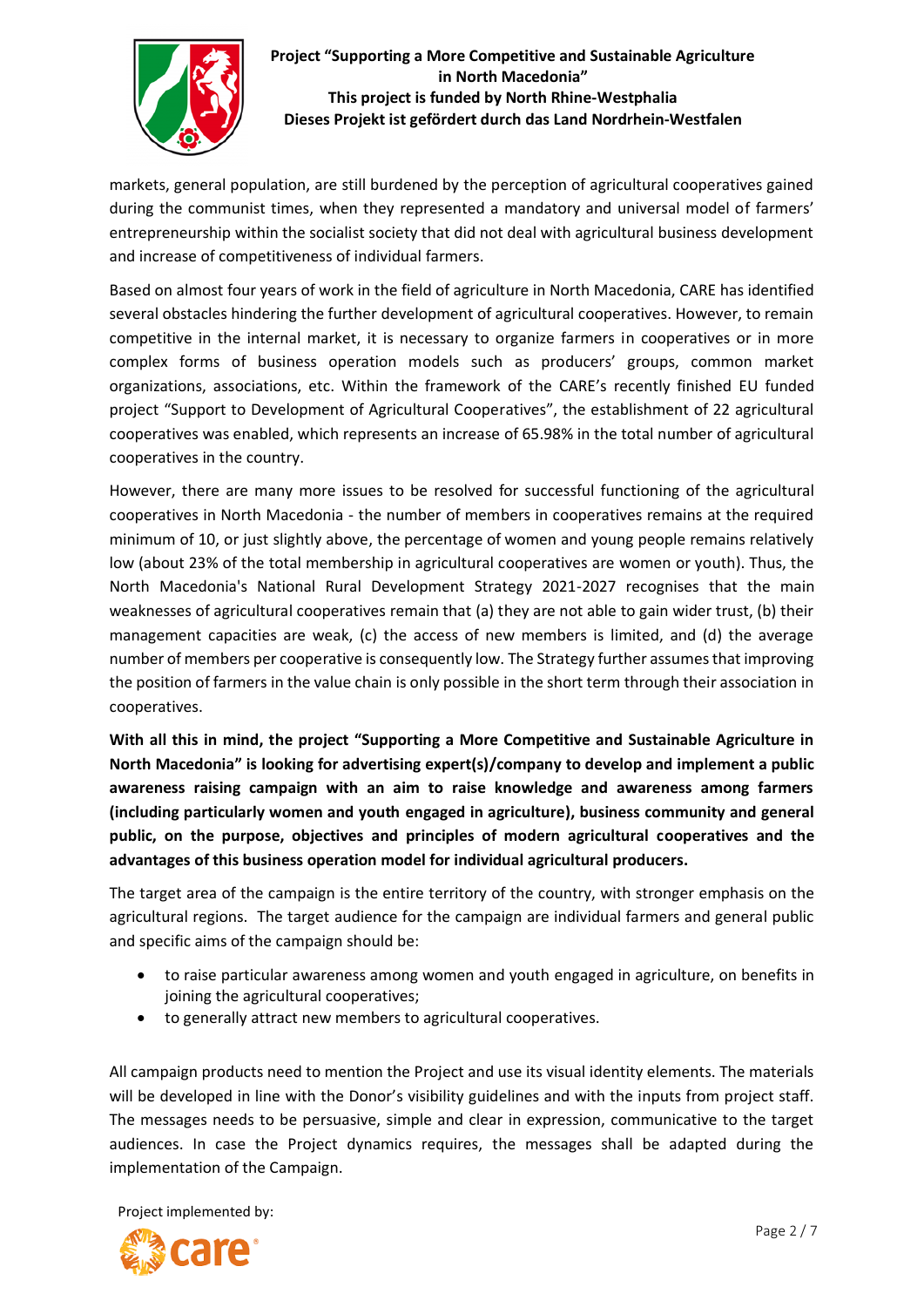

The consultant(s) shall be responsible for the messages (text, photo, video, etc.) they create and distribute during the Campaign, therefore it is recommended that the consultant(s) evaluate, prior to the distribution of the messages, all the risks concerning the impact of the messages on the public.

## **Consultant outputs/tasks**

In order to accomplish the requested consultancy, the Consultant will conduct the following tasks:

- Get acquainted with the project "Supporting a More Competitive and Sustainable Agriculture in North Macedonia", and the specific campaign goals.
- Get acquainted with the main results of the recently finished CARE's project "Support to Development of Agricultural Cooperatives".
- In cooperation with CARE, define the structure and content of the project promotional campaign.  $\blacksquare$
- **Present the draft MEDIA PLAN along with promotional items developed to the CARE Project** Manager for revision and final approval.
- Production (including design and printing) of the campaign materials/deliverables/products, upon final approval from CARE Project Manager.
- Implement the comprehensive national awareness raising campaign, including design, production, broadcasting and distribution of various materials, establishing/maintaining contacts with media and placement of the campaign materials, arranging visits to TV broadcasts etc.
- Monitoring and evaluation of the campaign effects and provision of amendments, if needed, in consultation with the CARE Project Manager.
- Provide the Final Report on the awareness raising campaign to CARE, in English.

#### **The promotional materials to be developed need to encompass the following:**

- The orientation list of information sharing materials that need to be developed within the consultancy, is included in the Appendix 1 to this ToR. The final agreement on the materials and number of copies to be produced will be made with CARE Project Manager, within the course of the consultancy.
- $\blacksquare$ All campaign messages shall be positive, constructive, in line with the visibility standards of CARE and the project donor: North Rhine Westphalia and containing visual identity elements of CARE and the Donor; All materials will be made in Macedonian and English languages.
- The Consultant shall procure the advertising space from the TV stations, in order to be able to broadcast the envisaged video spot, according to the media-plan agreed with the CARE Project Manager.

#### **CARE's Outputs**

- Provide all necessary information and documentation on the projects to the Contractor;  $\blacksquare$
- $\blacksquare$ Provide to the Vendor the CARE and North Rhine Westphalia visibility guidelines;
- Agree on the work plan with the Vendor;
- $\blacksquare$ Coordinate with the vendor throughout the consultancy period.

#### **Schedule and logistics**

**The Consultant will be engaged for a maximum of 20 working days over the period December 2021 - January 2022.** The exact start and end date of the consultation period will be agreed with the Consultant upon selection.

Project implemented by:

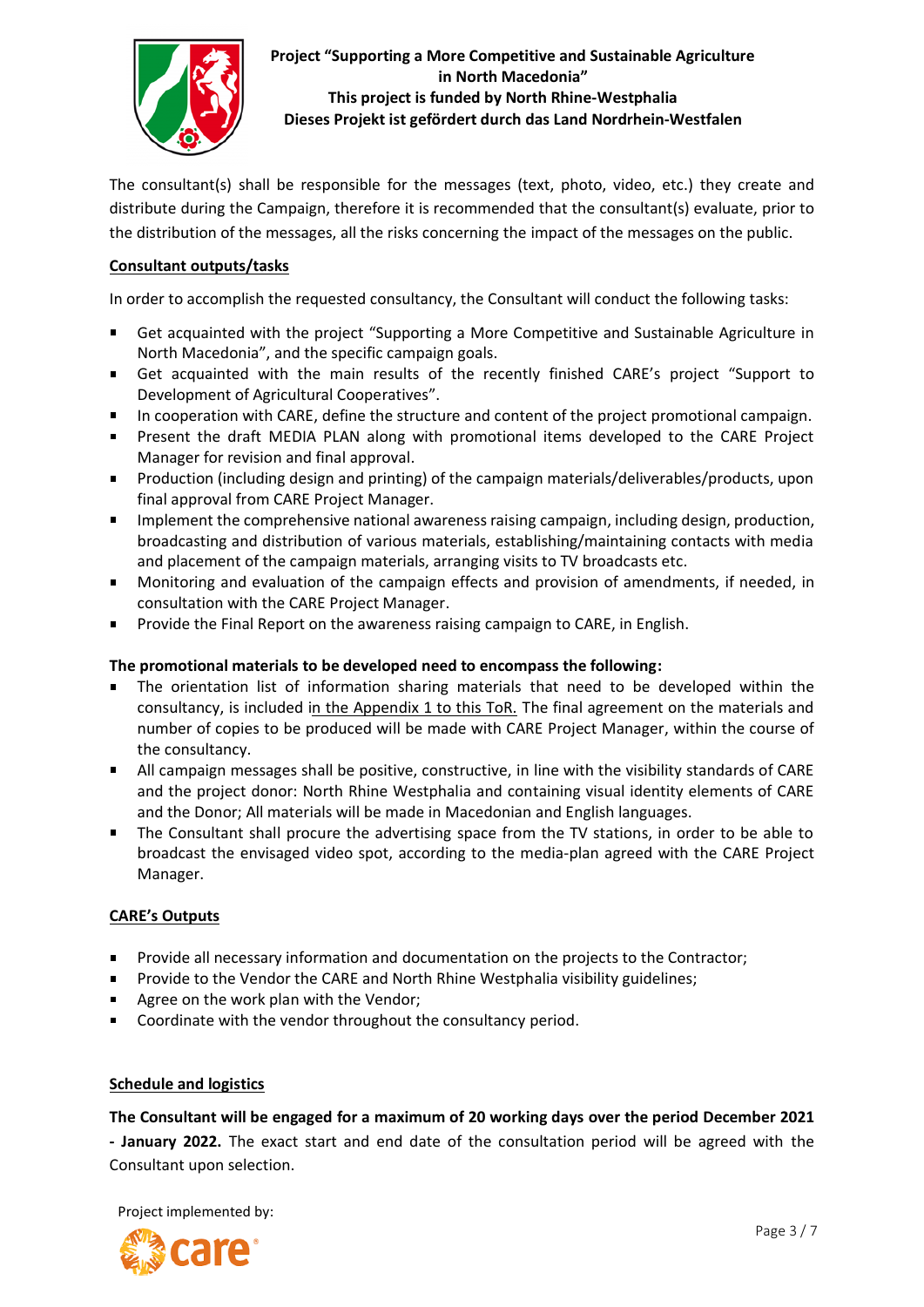

The payment for the work will be defined through a contract and will be made upon the work completion and after the final outputs of the consultation have been approved by CARE's Project Manager, with all necessary documentation attached, as per CARE's administrative procedures (the consultant time sheets and other required documentation).

CARE will not provide logistical support to the Consultant for the named consultancy, nor will accept any extra costs for it – organisation and costs for eventual meals, accommodation, transportation and similar, that may occur during the consultancy period, will be entirely covered by the Consultant's fee. CARE will not pay any additional costs for stakeholder's participation in the consultancy.

#### **Costs**

The Consultant shall suggest a total fee for the entire consultancy in MKD, in gross amount. The offered price/bid should include all costs including taxes and related costs of the bidder (travel, meetings etc.).

#### **Required qualification of the Individual Consultant/Company:**

- Relevant university degree in marketing, social sciences, or similar.
- $\blacksquare$ Minimum 8 years of experience in designing of awareness raising campaign in the country.
- $\blacksquare$ Extensive experience in multimedia, marketing and print design.
- $\blacksquare$ Excellence and proven previous experience in quality visual design.
- Extensive contacts and good cooperation with media in the country (local and national),  $\blacksquare$ exceptional general collaborative and interpersonal skills.
- Passionate and inventive creator/s of innovative promotional materials and campaigns.

# **The Consultant's bid/application should consist of the following:**

- CVs of the key campaign consultants with detailed information concerning experience in designing promotional campaigns.
- Draft media plan which must have specific proposals for broadcasting each of the advertisements with list of the TV stations and internet portals, their locations, broadcasting period and time. The following elements in the media plan are minimum requirements:
	- o the number of broadcasts of the video spots,
	- $\circ$  the list of television channels, internet portals where the spots/commercials shall be broadcasted, or where the project actors will be interviewed;
	- o the total duration of broadcasting on TV,
	- o the overall schedule (starting date / ending date) and the duration of the Campaign.

Kindly be informed by the preliminary list of promotional materials to be produces, in Appendix 1. The exact number of copies/deliverables/materials (i.e. TV announcements, video spot, posters) will be determined jointly with project staff and will depend on the resources available and price per item.

- Bid financial offer: the Consultant shall suggest a costs for entire consultancy in MKD on the basis of the depicted task. The Consultant should make a breakdown of costs, including different activities and types of costs (per poster, per video spot per minute, per purchase of TV advertising space etc.).
- List of references on previous similar consultancies.

There is no standard format for the bid.

#### **Interested candidates are invited to apply:**

Project implemented by:

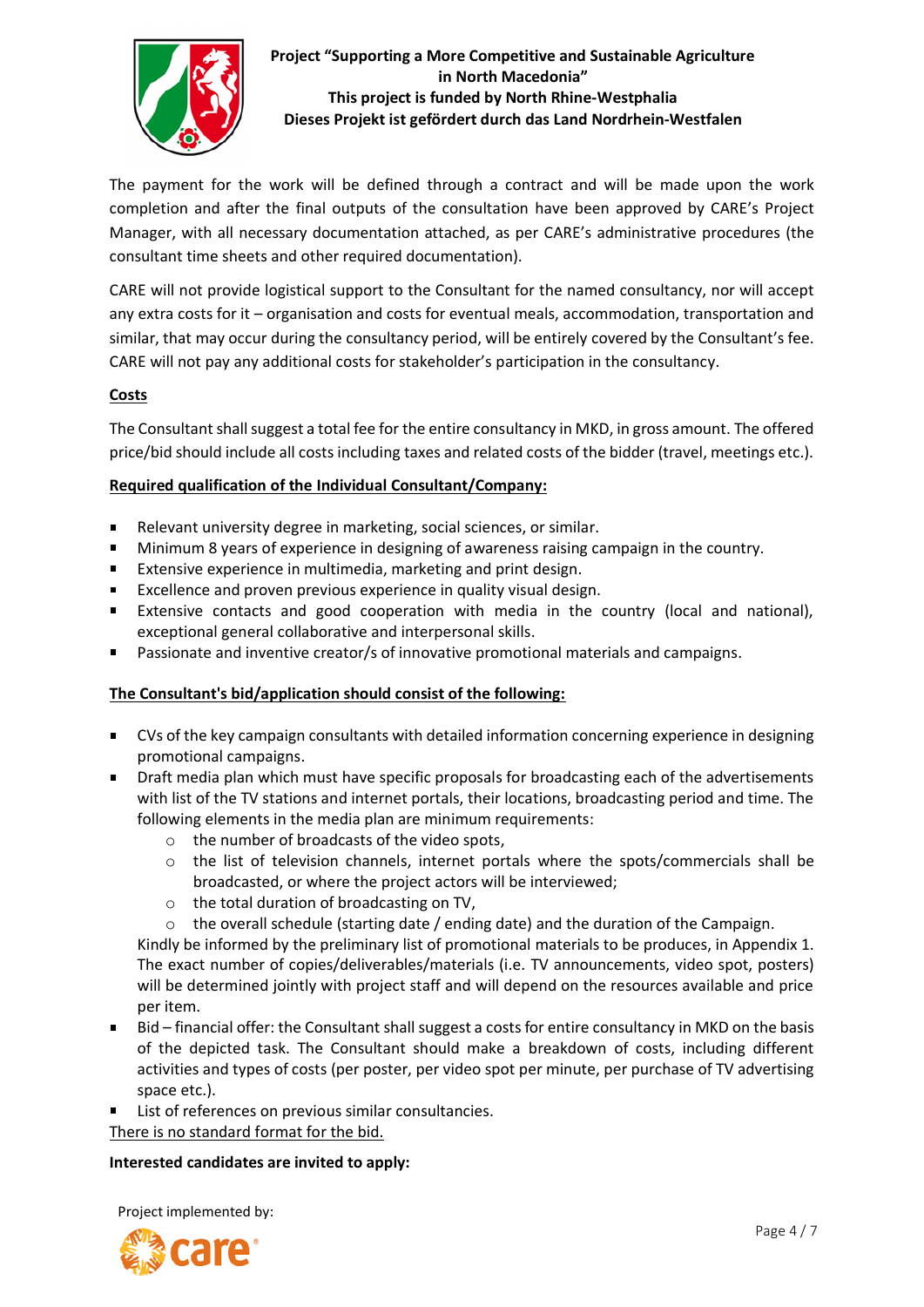

Via e-mail to *[care.macedonia@care.org,](mailto:care.macedonia@care.org)* no later than 6<sup>th</sup> of December 2021, 12 PM, titled:

#### Application for the position: **Short-Term Expert for Awareness raising campaign**

References need to be included in the application, or, in exceptional cases, available upon request. Only candidates with a suitable offer will receive a confirmation of receipt of their application. Only short-listed candidates will be contacted.

## **Management and organization**

The Consultant will report to Mr. Dragan Perić, CARE's Project Manager.

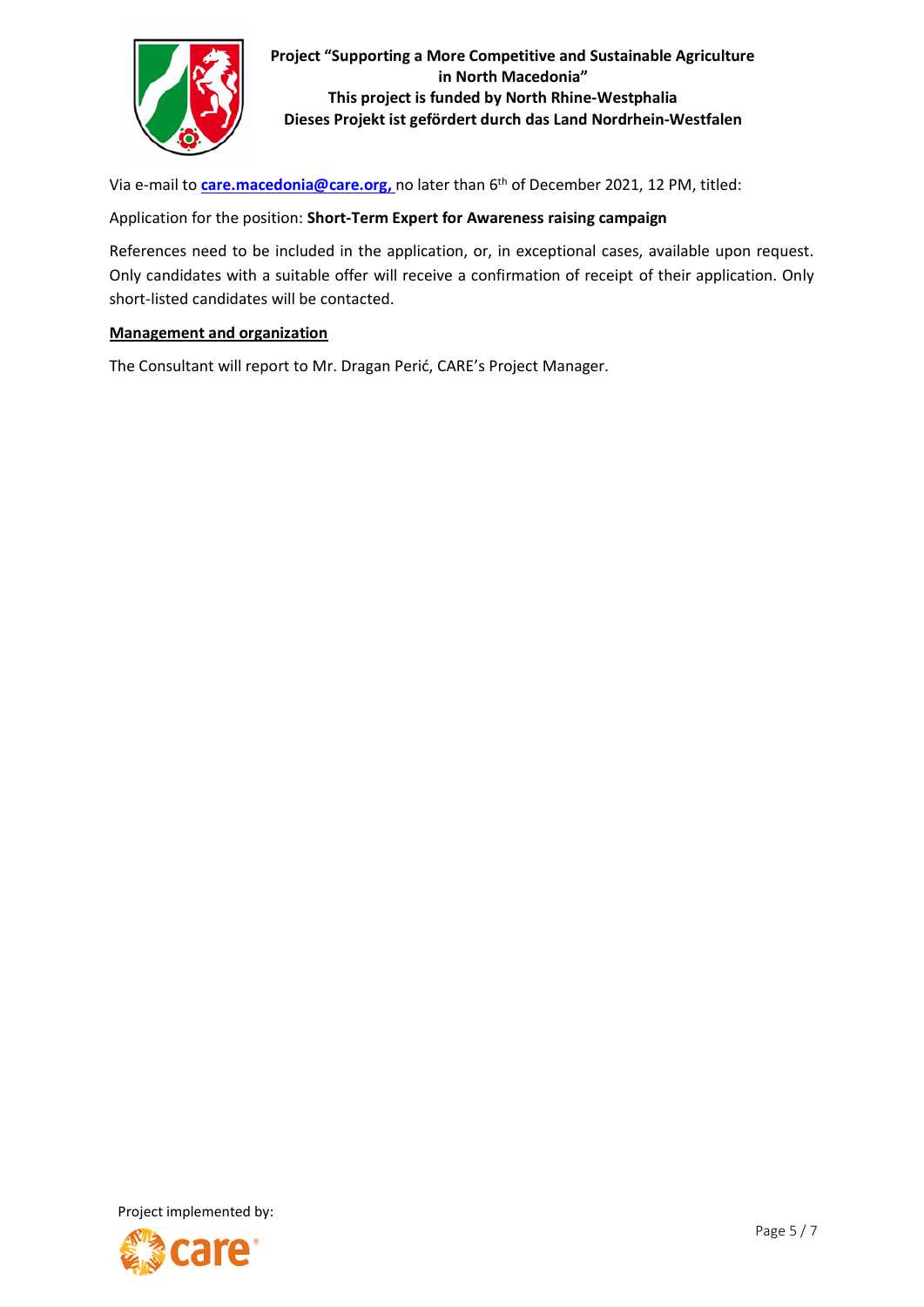

# **Appendix 1: Preliminary list of the campaign products**

#### **SPECIFICATION**

| <b>Type of product</b> | Requirement              | Quantity               | <b>Price in MKD</b> |
|------------------------|--------------------------|------------------------|---------------------|
| Media plan             | Preparation of media     | Per media plan         |                     |
|                        | plan with specific       |                        |                     |
|                        | proposals for            |                        |                     |
|                        | broadcasting each of     |                        |                     |
|                        | the advertisements with  |                        |                     |
|                        | list of the TV stations  |                        |                     |
|                        | and internet portals,    |                        |                     |
|                        | their locations,         |                        |                     |
|                        | broadcasting period and  |                        |                     |
|                        | time.                    |                        |                     |
| Video spot 30 seconds  | HD resolution,           | Per spot               |                     |
|                        | illustrated by scripts   | 30 <sub>s</sub>        |                     |
|                        | and storyboards          |                        |                     |
|                        | including production     |                        |                     |
|                        | and post-production      |                        |                     |
|                        | services                 |                        |                     |
| Media space            | Media Space TV (the      | Total sum (with        |                     |
|                        | media space in 2 TV      | additional breakdown   |                     |
|                        | stations, for 30 days    | per item)              |                     |
|                        | broadcasting (2 national |                        |                     |
|                        | TV stations).            |                        |                     |
| Media Space            | Social Media in most     | Total sum (with        |                     |
|                        | prominent agriculture    | additional breakdown   |                     |
|                        | blogs and facebook       | per item)              |                     |
|                        | pages                    |                        |                     |
| Poster                 | Design and printing,     | $\sim$ 500             |                     |
|                        | 70.7x100cm (B1),         |                        |                     |
|                        | portrait, single sided,  |                        |                     |
|                        | photomat, no             |                        |                     |
|                        | lamination, full colour  |                        |                     |
| Flyer                  | Design and printing, A5, | $\approx$ 2,000 copies |                     |
|                        | different front and      |                        |                     |
|                        | back, 4/0 colour, 135    |                        |                     |
|                        | grams, to be printed on  |                        |                     |
|                        | a normal illustrated     |                        |                     |
|                        | (mat) paper in           |                        |                     |
|                        | Macedonian language      |                        |                     |